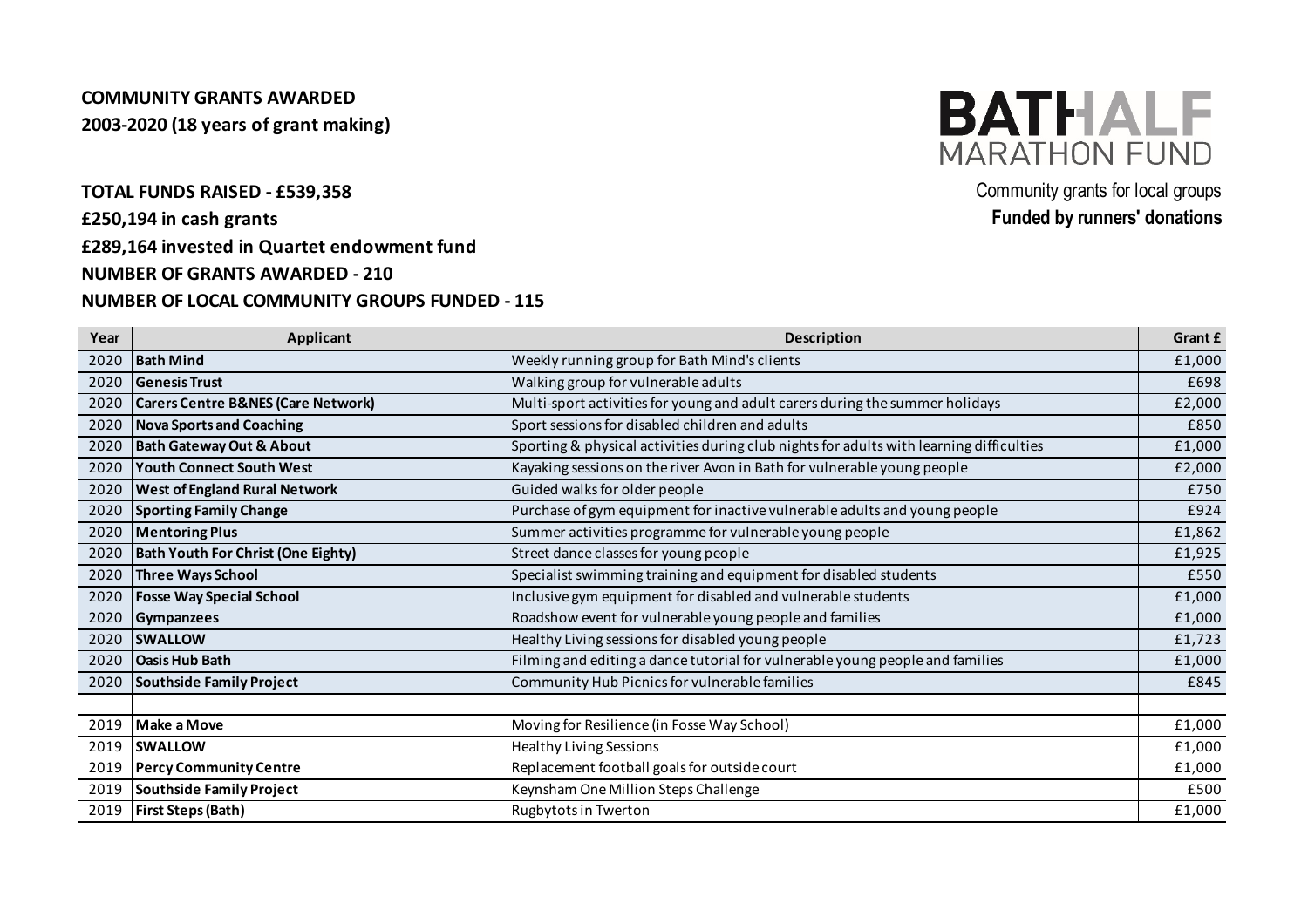| 2019 | <b>Genesis Trust</b>                      | Life Skills: Yoga and Exercise for Wellbeing Course                                             | £500    |
|------|-------------------------------------------|-------------------------------------------------------------------------------------------------|---------|
| 2019 | Three Ways School                         | Three Ways School Cycle Club                                                                    | £1,000  |
| 2019 | <b>Bath Gateway Out &amp; About</b>       | Get Out & Active                                                                                | £500    |
| 2019 | <b>Sporting Family Change</b>             | Radstock Gym Equipment                                                                          | £500    |
| 2019 | <b>Mentoring Plus</b>                     | Open Access Youth Group                                                                         | £500    |
| 2019 | <b>Carers Centre BANES (Care Network)</b> | Young Carers' Play                                                                              | £500    |
| 2019 | <b>Friends of Wheels for All (BANES)</b>  | Wheels indoors                                                                                  | £500    |
|      |                                           |                                                                                                 |         |
| 2018 | Age UK Bath & North East Somerset         | New slow-paced walking group for older people in Batheaston                                     | £1,000  |
| 2018 | <b>Carers Centre B&amp;NES</b>            | 14 activity days for 5-18yr old carers                                                          | £986    |
| 2018 | <b>Mentoring Plus</b>                     | Training freeleance drivers and assistants for activity sessions for disadvantaged young people | £1,000  |
| 2018 | <b>Percy Community Centre</b>             | Warhammer and board games club for young people on the autistic spectrum                        | £1,000  |
| 2018 | <b>St John's Foundation</b>               | Funding for Lifestyle Change Project                                                            | £19,940 |
| 2018 | <b>SWALLOW</b>                            | SWALLOW FC's participation in disability football league                                        | £630    |
| 2018 | Threeways School                          | Landing matts for PE sessions for special needs children                                        | £1,360  |
|      |                                           |                                                                                                 |         |
| 2017 | Age UK Bath & North East Somerset         | Exercise & walking groups in Bath, Midsomer Norton, Keynsham and Chew                           | £1,000  |
| 2017 | <b>Bath Area Play Project</b>             | Staff costs for community play provision during the summer holidays                             | £1,000  |
| 2017 | <b>Bath Junior parkrun</b>                | Start up funding for new free weekly 2km Bath Odd Down junior parkrun event                     | £2,000  |
| 2017 | <b>Bath Mind</b>                          | To pilot weekly exercise classes and information sessions                                       | £1,000  |
| 2017 | <b>Bath Youth For Christ (One Eighty)</b> | Towards street, break and hip hop dance classes in Southdown and Twerton                        | £1,000  |
| 2017 | <b>First Steps (Bath)</b>                 | Redeveloping the outdoor play and learning area at Twerton Children's Centre                    | £1,000  |
| 2017 | <b>Friends of Margaret Coates Unit</b>    | Judo coaching for children on the Austitic Spectrum                                             | £1,000  |
| 2017 | Make a Move                               | Movement and music sessions for people with dementia                                            | £1,000  |
| 2017 | <b>Mentoring Plus</b>                     | Activity sessions for disadvantaged young people                                                | £1,000  |
| 2017 | <b>Sporting Family Change</b>             | Running groups in Twerton, Foxhill, Radstock & Peasedown St John                                | £3,000  |
| 2017 | Threeways School                          | Horse riding lessons for special needs children                                                 | £2,000  |
| 2017 | Time Bank Plus                            | Walking groups and gardening groups in Twerton and Whiteway                                     | £1,000  |
| 2017 | <b>Wansdyke Play Association</b>          | Outdoor play and sport sessions for youths in Westfield                                         | £1,000  |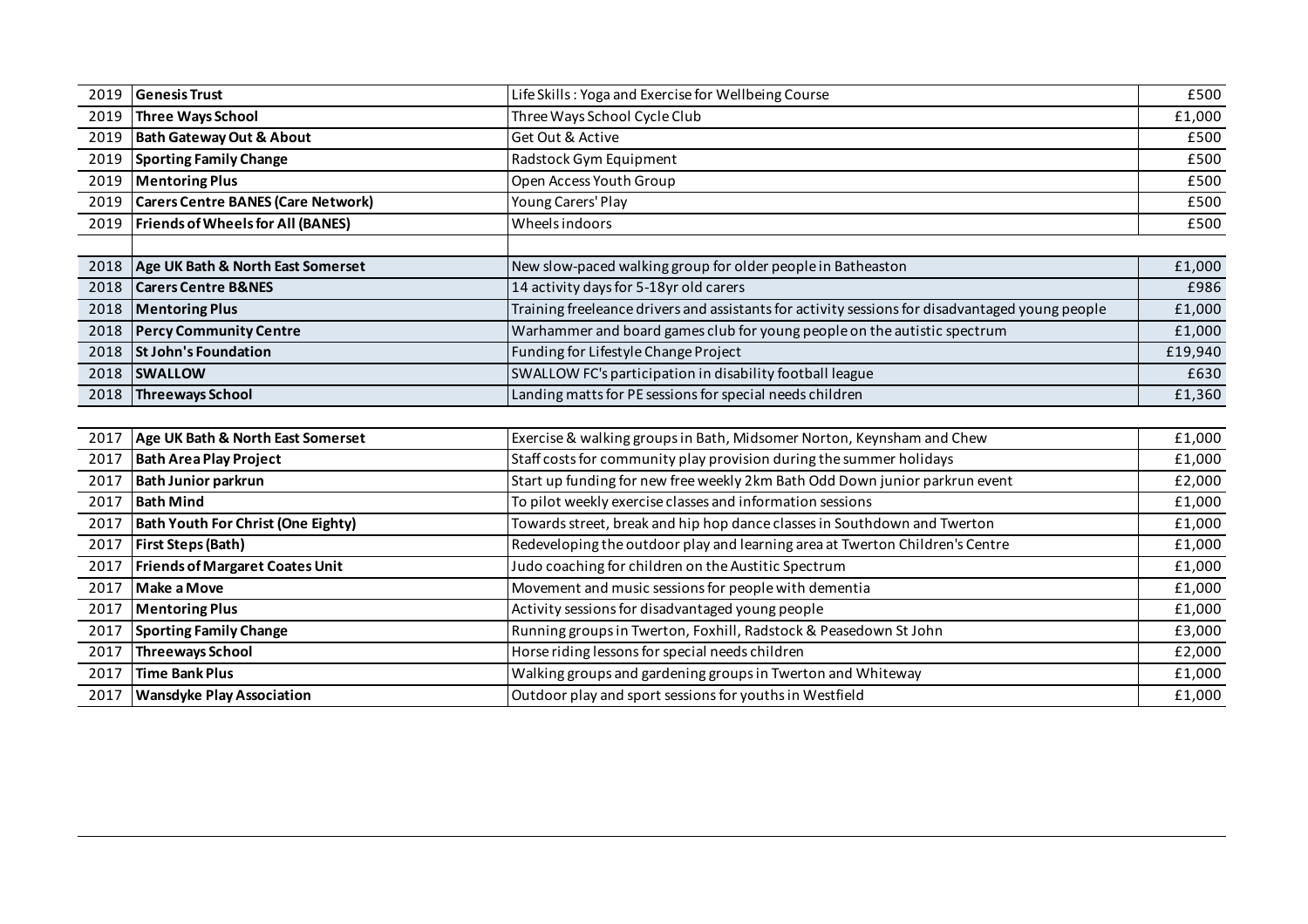|      | 2016   Age UK Bath & North East Somerset            | Older mens 'Walking Football' groups in Odd Down and Chew Valley                     | £2,000 |
|------|-----------------------------------------------------|--------------------------------------------------------------------------------------|--------|
| 2016 | <b>Bath &amp; North East Somerset Carers Centre</b> | Develop a series of health and wellbeing activities for carers and their families    | £2,000 |
| 2016 | <b>Bath Rugby Community Foundation</b>              | Heart of a Lion education project for children to learn about healthy hearts         | £1,580 |
| 2016 | Make a Move                                         | Movement sessions for older people in Weston Village and St Johns Hospital           | £2,000 |
| 2016 | <b>Mentoring Plus</b>                               | Supporting a range of sport, exercise and healthy activities for clients and mentors | £2,000 |
| 2016 | <b>Percy Community Centre</b>                       | Weekly skateboard, in-line and scooter sessions at the Percy Community Centre        | £1,996 |
| 2016 | <b>Sporting Family Change</b>                       | A series of sports sessions for vulnerable families in Bath                          | £1,998 |
| 2016 | <b>SWALLOW</b>                                      | Sponsored SWALLOW fundraising swim event for April 2017                              | £483   |
| 2016 | <b>Wansdyke Play Association</b>                    | A series of community play sessions for vulnerable families in Writhlington          | £1,943 |
|      |                                                     |                                                                                      |        |
| 2015 | 93 (City of Bath) Squadron Air Training Corps       | Mini bus hire for sports sessions                                                    | £800   |
| 2015 | Age UK Bath & North East Somerset                   | Older mens Walking Football groups in Odd Down and Midsomer Norton                   | £4,830 |
| 2015 | <b>Bath Rugby Community Foundation</b>              | After school sports club                                                             | £5,000 |
| 2015 | Leonard Cheshire Disability                         | Fishing and Boccia project for disables                                              | £1,830 |
| 2015 | <b>Mentoring Plus</b>                               | For farm visit                                                                       | £2,000 |
| 2015 | <b>SWALLOW</b>                                      | Staff costs to promote sport / activity sessions                                     | £941   |
| 2015 | Timsbury Preschool                                  | Pre-school play equipment                                                            | £839   |
| 2015 | <b>Whitelands Springfield Tyning Community</b>      | Pre-school play equipment                                                            | £1,142 |
|      |                                                     |                                                                                      |        |
| 2014 | 93 (City of Bath) Squadron Air Training Corps       | Athletics coaches and equipment for local young people                               | £1,000 |
| 2014 | Age UK Bath & North East Somerset                   | Bowling and Tai Chi classes for local elderly men's group                            | £2,000 |
| 2014 | <b>Bopeep Pre School</b>                            | Equipment & first aid for fundraising event in isolated rural community              | £603   |
| 2014 | <b>Mencap Keynsham &amp; District</b>               | 5-a-side football coaching and equipment                                             | £2,000 |
| 2014 | Minerva Bath Rowing Club                            | Rowing sessions for disadvantaged young people                                       | £3,294 |
| 2014 | Norton Radstock Amateur Boxing Club                 | Boxing equipment for local young people                                              | £1,000 |
| 2014 | <b>Sporting Family Change</b>                       | Sports sessions for local disadvantaged families                                     | £4,950 |
| 2014 | The Potting Shed                                    | Equipment for community allotment for local disadvantaged families                   | £700   |
|      |                                                     |                                                                                      |        |
| 2013 | 93 (City of Bath) Squadron Air Training Corps       | Archery coaches and equipment for local young people                                 | £1,430 |
| 2013 | <b>Bath City Farm</b>                               | Extending children's play area for community farm                                    | £2,000 |
| 2013 | <b>Bath Skyline parkrun</b>                         | Start up funding for new free weekly 5km Bath parkrun event                          | £2,000 |
| 2013 | <b>Community Bus</b>                                | Holiday playschemes for 5 - 13 year olds in Twerton Whiteway                         | £2,000 |
| 2013 | <b>Paulton Amateur Swimming Club</b>                | Training for swimming coaches                                                        | £2,000 |
| 2013 | <b>SWALLOW</b>                                      | Walking group for adults with learning difficulties to stay healthy                  | £886   |
| 2013 | <b>Threeways School</b>                             | Purchase of basketball wheelchairs for disabled & able bodied children               | £5,000 |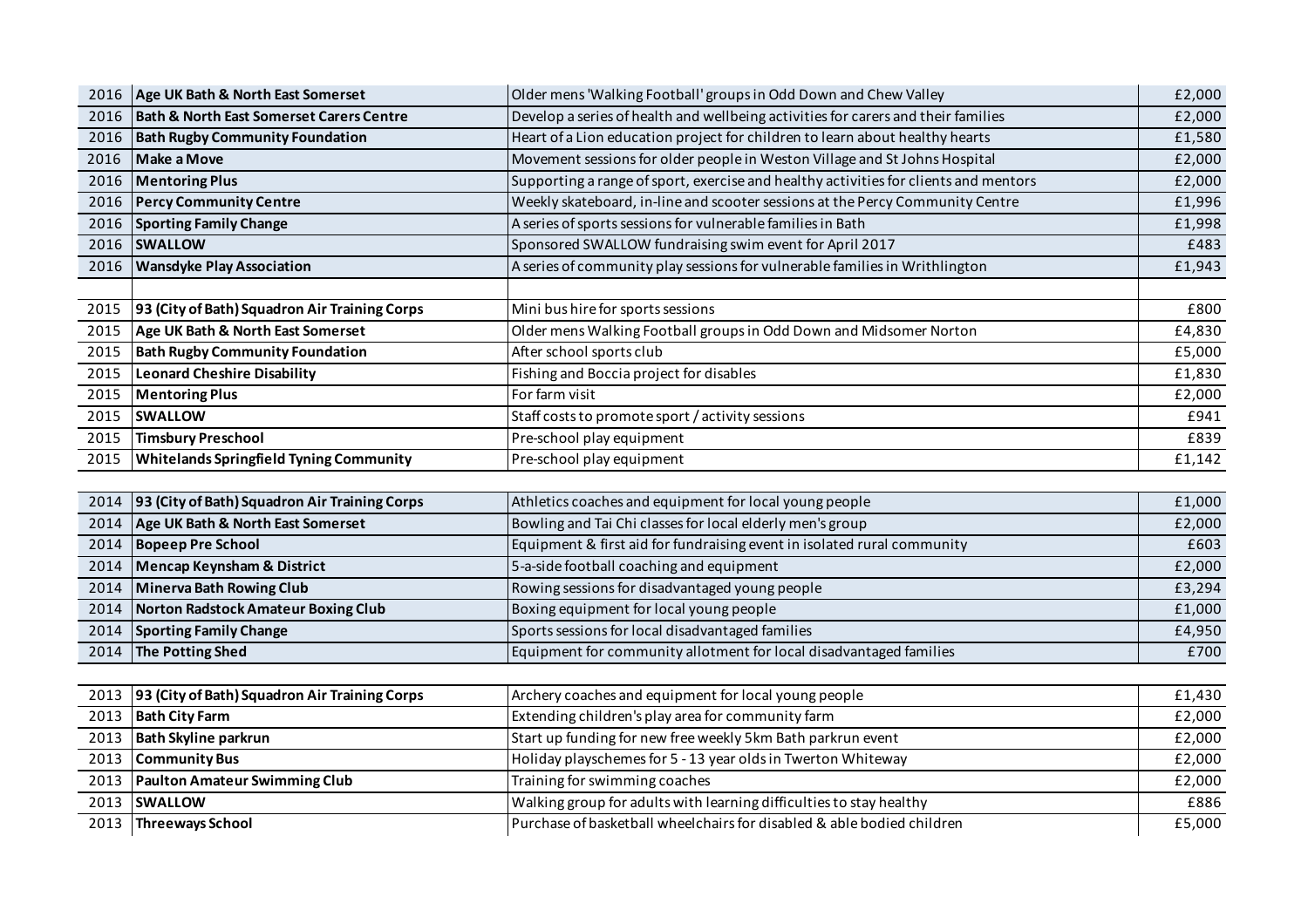| 2012   Age UK Bath & North East Somerset | Movement & Music classes & group walks in Keynsham, Paulton & Chew Valley                      | £2,000 |
|------------------------------------------|------------------------------------------------------------------------------------------------|--------|
| 2012 Bath Area Play Project              | Sport & active play sessions for able bodied & disabled children in deprived areas in Twerton, | £1,500 |
| 2012 Bath City Farm                      | Funding play workers for a 'Young Farmers Club' for local youths                               | £1,500 |
| 2012   Bath Cycling Club                 | Funding the new 'Sulis Scorpians' youth cycling club                                           | £3,120 |
| 2012 Boys Brigade 2nd Bath Company       | Purchase of canoes & equipment for 5-19 yr old boys from deprived areas in Weston & Twerton    | £500   |
| 2012 Churches in Paulton                 | Funding the 'Party in Park' community event                                                    | £700   |
| 2012 Mencap Keynsham & District          | Weekly fitness classes for adults with learning and/or physical disabilities                   | £1,680 |
| 2012 <b>Oldfield Park PreSchool</b>      | Purchasing a new climbing frame                                                                | £500   |
| 2012   Toybos Toy Library                | Funding a part-time play worker                                                                | £500   |

|      | 2011 Beechen Cliff School                 | Improvements to the playing fields for use by the school and wider community     | £5,000 |
|------|-------------------------------------------|----------------------------------------------------------------------------------|--------|
|      | 2011 Bishop Sutton Primary School         | Towards Scrapstore Play Pod for the children                                     | £900   |
|      | 2011 Community Bus                        | Holiday playschemes for 5 - 13 year olds in Haydon, Paulton and Timsbury         | £1,000 |
|      | 2011   Family Centre (Deaf Children)      | Roller skating event at Bath Pavillion for families from both Bath and Bristol   | £2,000 |
|      | 2011 Mencap Keynsham & District           | Weekly exercise & fitness class for adults with learning & physical disabilities | £1,000 |
|      | 2011   Mentoring Plus                     | Canoeing, mountain biking & climbing activities for disadvantaged youths         | £1,500 |
|      | 2011 Stanton Drew Sportsfield Association | Towards the cricket net project                                                  | £1,000 |
|      | 2011 SWALLOW                              | Swimming sessions for adults with learning difficulties to stay healthy          | £1,200 |
|      | 2011 The Haven (Widcombe Benefice)        | Providing games equipment and childrens games for afterschool club               | £250   |
| 2011 | <b>Threeways School</b>                   | After school clubs for young people with Autistic Spectrum Disorder              | £1,000 |

| 2010 | 40th Bath (St Saviours) Guides                            | Purchase of handheld GPS devices for geocaching                                                                                                                     | £128   |
|------|-----------------------------------------------------------|---------------------------------------------------------------------------------------------------------------------------------------------------------------------|--------|
|      | 2010 93 (City of Bath) Squadron Air Training Corps        | Life guard & archery coaching plus sports equipment for local young people                                                                                          | £1,800 |
|      | 2010   Age UK Bath & North East Somerset                  | Tai chi sessions in Midsomer Norton for older people                                                                                                                | £1,000 |
| 2010 |                                                           | <b>B&amp;NES Inclusive Sport &amp; Physical Activity Assoc (BISPAA)</b> Inclusive 'Wheels for All' activity sessions for disabled children, young people and adults | £500   |
| 2010 | <b>Community Bus</b>                                      | Holiday playschemes for 5 - 13 yr olds in isolated rural areas Haydon, Timsbury, Paulton &                                                                          | £1,000 |
|      | 2010   Friends of Bathford School                         | Purchasing skipping ropes to get children more active at playtimes                                                                                                  | £255   |
| 2010 | <b>Friends of St Andrews Primary School</b>               | Purchasing skipping ropes to get children more active at playtimes                                                                                                  | £255   |
| 2010 | <b>Friends of Swainswick School</b>                       | Purchasing skipping ropes to get children more active at playtimes                                                                                                  | £255   |
| 2010 | <b>Headway Bath</b>                                       | Tai Chi classes and gym access for service users with acquired brain injury                                                                                         | £1,000 |
| 2010 | Midsomer Norton Rugby Football Club                       | To help fund the annual Midsomer Norton RFC Under-15s Tour                                                                                                          | £1,000 |
|      | 2010   NRGy (Norton radstock Action Group for Cycling and | Funding a new cycling group following the success of Somer Valley Wheels                                                                                            | £1,000 |
|      | <b>Walking</b>                                            |                                                                                                                                                                     |        |
|      | 2010 <b>Off The Record - BANES</b>                        | 30 x 11-18 yrs carers to attend Festival at Fairthorne Manor Southampton                                                                                            | £1,500 |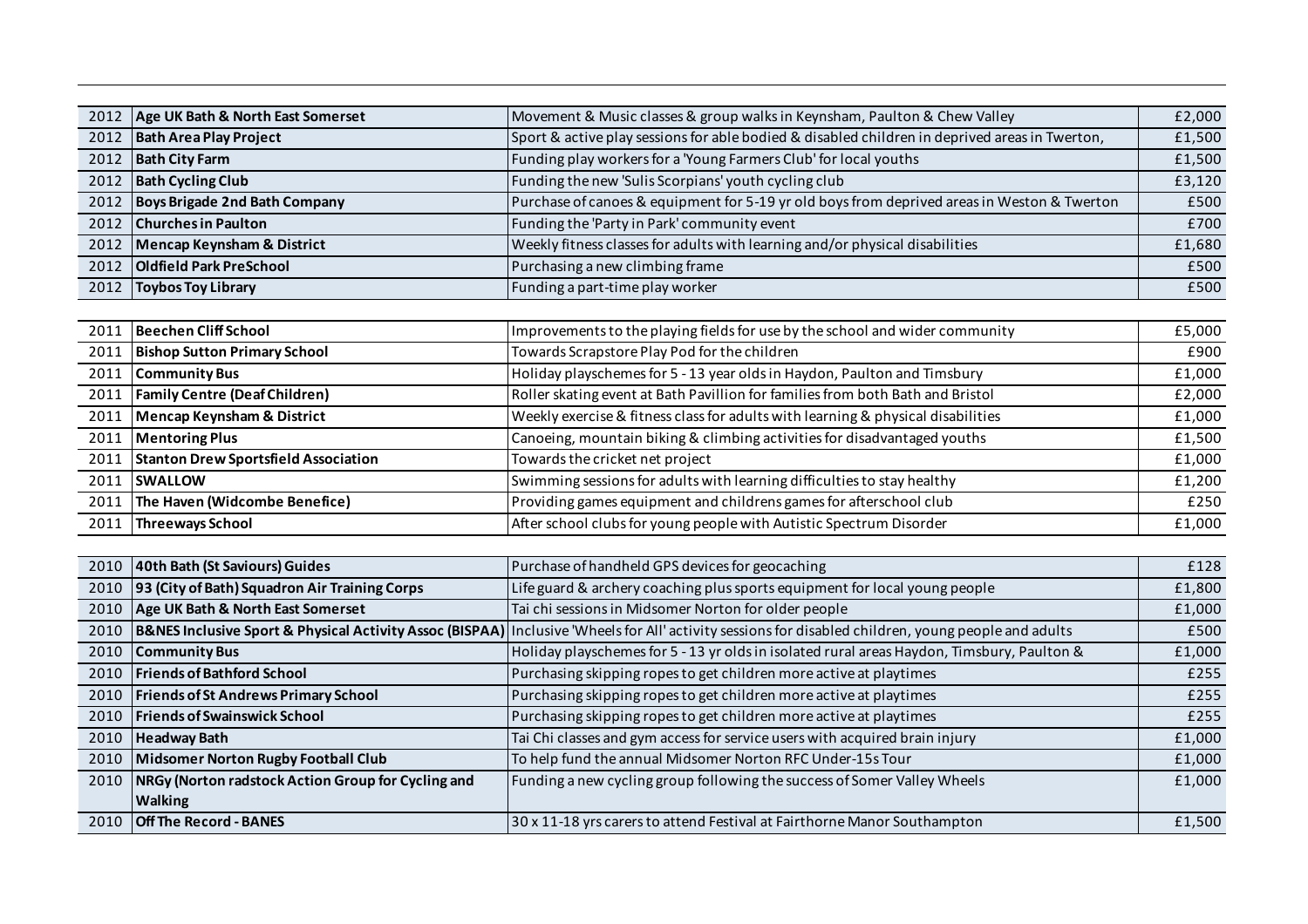| 2010 | <b>Paulton Swimming Pool</b>                      | Funding improvements to pool surround following recent modernisation              | £2,000 |
|------|---------------------------------------------------|-----------------------------------------------------------------------------------|--------|
| 2010 | <b>St Johns Roman Catholic Primary School PTA</b> | Purchasing skipping ropes to get children more active at playtimes                | £255   |
| 2010 | <b>Stepping Stones Pre-school</b>                 | Purchasing low level basketball nets for wheelchair users                         | £100   |
| 2010 | <b>Stothert &amp; Pitt Rugby Football Club</b>    | Coach training for the 60 youth section and 30 ladies section members             | £500   |
| 2010 | The Church Tea Rooms Ltd                          | For outdoor childrens play equipment and picnic benches                           | £2,000 |
| 2010 | <b>Walcot Wanderers</b>                           | Coaching for new under 16's girls team aspiring to play in Somerset Ladies League | £500   |
| 2010 | <b>Whitelands Springfield Tyning Community</b>    | Purchasing sports & play equipment for the play & toddler group                   | £1,000 |
|      |                                                   |                                                                                   |        |
| 2009 | 93 (City of Bath) Squadron Air Training Corps     | Towards athletics equipment for young people from the SW Triangle area in Bath    | £991   |
| 2009 | <b>Bath City Boxing Club</b>                      | Coach training for inner city boxing club supporting young disadvantaged people   | £540   |
| 2009 | <b>Bath East Asian Chinese and Friends Group</b>  | Trilingual interpreters for a Tai Chi project targeted at Chinese and East Asians | £600   |
| 2009 | <b>Bath Titans Basketball Club</b>                | Running costs and equipment to develop youth basketball                           | £1,000 |
| 2009 | <b>Bear Flat Pre-School</b>                       | Outdoor play equipment to encourage healthy lifestyles for young children         | £200   |
| 2009 | Boys Brigade 2nd Bath Company                     | Purchasing a trailer to transport the group's kayaks and canoe equipment          | £1,000 |
| 2009 | <b>Manic Skaterz</b>                              | Training Skate Rangers & volunteers to oversee a skate park in Midsomer Norton    | £2,000 |
| 2009 | <b>Off The Record - BANES</b>                     | For sports activities to give young carers from across B&NES a respite break      | £2,000 |
| 2009 | <b>Percy Community Centre</b>                     | Sports activities in school holidays for young people from disadvantaged areas    | £1,000 |
| 2009 | Project 28                                        | Funding gym passes for young people with drug and alcohol problems                | £1,000 |
| 2009 | <b>Stothert &amp; Pitt Rugby Football Club</b>    | Upgrading the coaching qualification of youth instructors and equipment           | £760   |
| 2009 | <b>SWALLOW</b>                                    | Towards a cycling project for adults with learning difficulties to stay healthy   | £600   |
| 2009 | <b>Threeways School</b>                           | For equipment for a new wheelchair football team for young people                 | £500   |
|      |                                                   |                                                                                   |        |

| 2008 Age UK Bath & North East Somerset                                                                              | Towards the healthy walks scheme encouraging exercise for older people          | £2,000 |
|---------------------------------------------------------------------------------------------------------------------|---------------------------------------------------------------------------------|--------|
| 2008 B&NES Inclusive Sport & Physical Activity Assoc (BISPAA) Equipment for a new football team for disabled adults |                                                                                 | £1,360 |
| 2008   Bath Opportunity Pre-school                                                                                  | Purchasing outdoor play equipment to improve motor skills for disabled children | £1,255 |
| 2008 Mencap Keynsham & District                                                                                     | Towards arts and craft activities for young people with learning difficulties   | £211   |
| 2008 SWALLOW                                                                                                        | Towards a programme of fitness classes for adults with learning difficulties    | £1,800 |
| 2008 Temple Cloud Cricket Club                                                                                      | Purchasing new equipment supporting rurally isolated people in NE Somerset      | £1,000 |
| 2008 Tunley Recreation Centre                                                                                       | Improving access to a footpath so residents can participate in local walks      | £1,000 |
| 2008   Walcot Wanderers                                                                                             | For football equipment for a new youth team from Snow Hill, Bath                | £600   |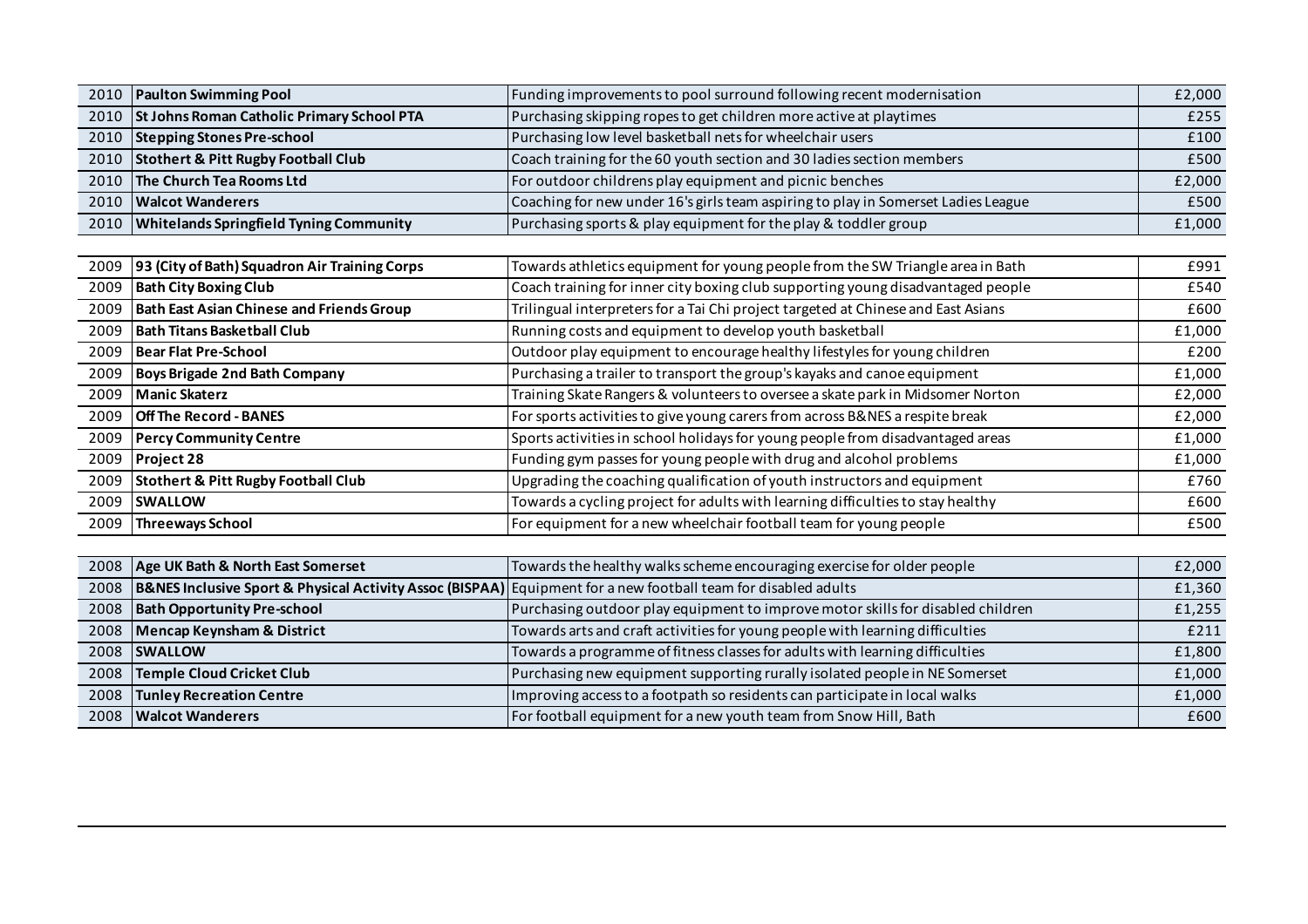| 2007 | <b>Bath City Farm</b>                            | Volunteer expenses and reward scheme for environmental & creative activities        | £1,548 |
|------|--------------------------------------------------|-------------------------------------------------------------------------------------|--------|
| 2007 | <b>Bath Opportunity Pre-school</b>               | Outings for pre-school for children with learning difficulties and/or disabilities  | £1,250 |
| 2007 | <b>Bath Youth For Christ (One Eighty)</b>        | Funding for new skateboards for this mobile skate park project                      | £800   |
| 2007 | City of Bath Rhythmic Gymnastics Club            | For equipment to start a new gymnastic group for young girls in the Bath area       | £500   |
| 2007 | <b>Genesis Trust</b>                             | Sports activities & equipment for local homeless people                             | £1,238 |
| 2007 | <b>Holcombe Majorettes</b>                       | Sports hall training for competitions working towards European Championships        | £500   |
| 2007 | Mencap Keynsham & District                       | Funding support & equipment for the winter sessions for people with disabilities    | £730   |
| 2007 | Midsomer Norton Rugby Football Club              | Purchasing wide low profile sports ground tyres & wheels for the club tractor       | £500   |
| 2007 | Midsomer Norton Twins Club                       | Activities for the twins and multiple children attending the weekly group           | £750   |
| 2007 | <b>Out of the Blue</b>                           | Community bus project for creative play for families with postnatal depression      | £1,000 |
| 2007 | Skillforce - Bath                                | Climbing for disaffected young people                                               | £1,200 |
| 2007 | <b>SWALLOW</b>                                   | Funding their 'Healthy, Fun & Fitness' course for people with learning disabilities | £500   |
| 2007 | Timsbury Youth Club                              | Providing equipment and workshops to get young people more pysically active         | £700   |
| 2007 | Tumps BMX group                                  | Purchasing storage containers, equipment & BMX bikes for young people in Bath       | £2,000 |
|      |                                                  |                                                                                     |        |
| 2006 | <b>Ability Sports Association</b>                | For sports coaching at club's Bath based disabled sports facility                   | £1,000 |
| 2006 | <b>Bath Visually Impaired Bowls Club</b>         | To pay the transport and running costs for this sports club                         | £1,000 |
| 2006 | <b>Camerton Residents Association</b>            | Sporting trips for children from this village in North East Somerset                | £1,000 |
| 2006 | <b>East Harptree Playing Fields</b>              | Towards an appeal to improve the sporting facilities and clubhouse                  | £1,000 |
| 2006 | <b>Genesis Trust</b>                             | Funding swimming coaching to improve the fitness of homeless people in Bath         | £938   |
| 2006 | <b>Paulton Parish Council</b>                    | Purchasing play equipment for local children in the Memorial Park                   | £1,000 |
| 2006 | <b>Paulton Rovers Netball Club</b>               | For floodlights to give access to sporting opportunities for women and girls        | £1,000 |
| 2006 | <b>Prattens Westfield Amateur Sports Club</b>    | Funding an open day for new members in Midsomer Norton                              | £500   |
| 2006 | St Gregory's Catholic College                    | Funding dance project integrating disabled & non disabled young people in Bath      | £500   |
| 2006 | <b>Westfield Football Club</b>                   | Funding a football tournament for young people in Midsomer Norton                   | £1,000 |
|      |                                                  |                                                                                     |        |
| 2005 | 1st Peasedown St John Scout Group                | Towards equipment for the group's football team                                     | £330   |
| 2005 | <b>Ability Sports Association</b>                | To provide sports coaching for disabled young people                                | £500   |
| 2005 | <b>Bath City Farm</b>                            | To buy sports equipment for young people to use                                     | £300   |
| 2005 | <b>Bath City Football Club Community Group</b>   | To provide activities for Community Group young people in Twerton                   | £1,000 |
| 2005 | <b>Bath East Asian Chinese and Friends Group</b> | For Tai Chi classes for older Chinese people                                        | £495   |
| 2005 | <b>Bath Junior Gateway Club</b>                  | To provide sports, dance and drama sessions for children with disabilities          | £480   |
| 2005 | <b>Bath Opportunity Pre-school</b>               | To provide toys for a Special Educational Needs library                             | £500   |
| 2005 | <b>Bopeep Pre School</b>                         | For buy play equipment for this rural pre-school                                    | £371   |
| 2005 | <b>Genesis Trust</b>                             | To enable homeless people in Bath to take part in sports activities                 | £676   |
|      |                                                  |                                                                                     |        |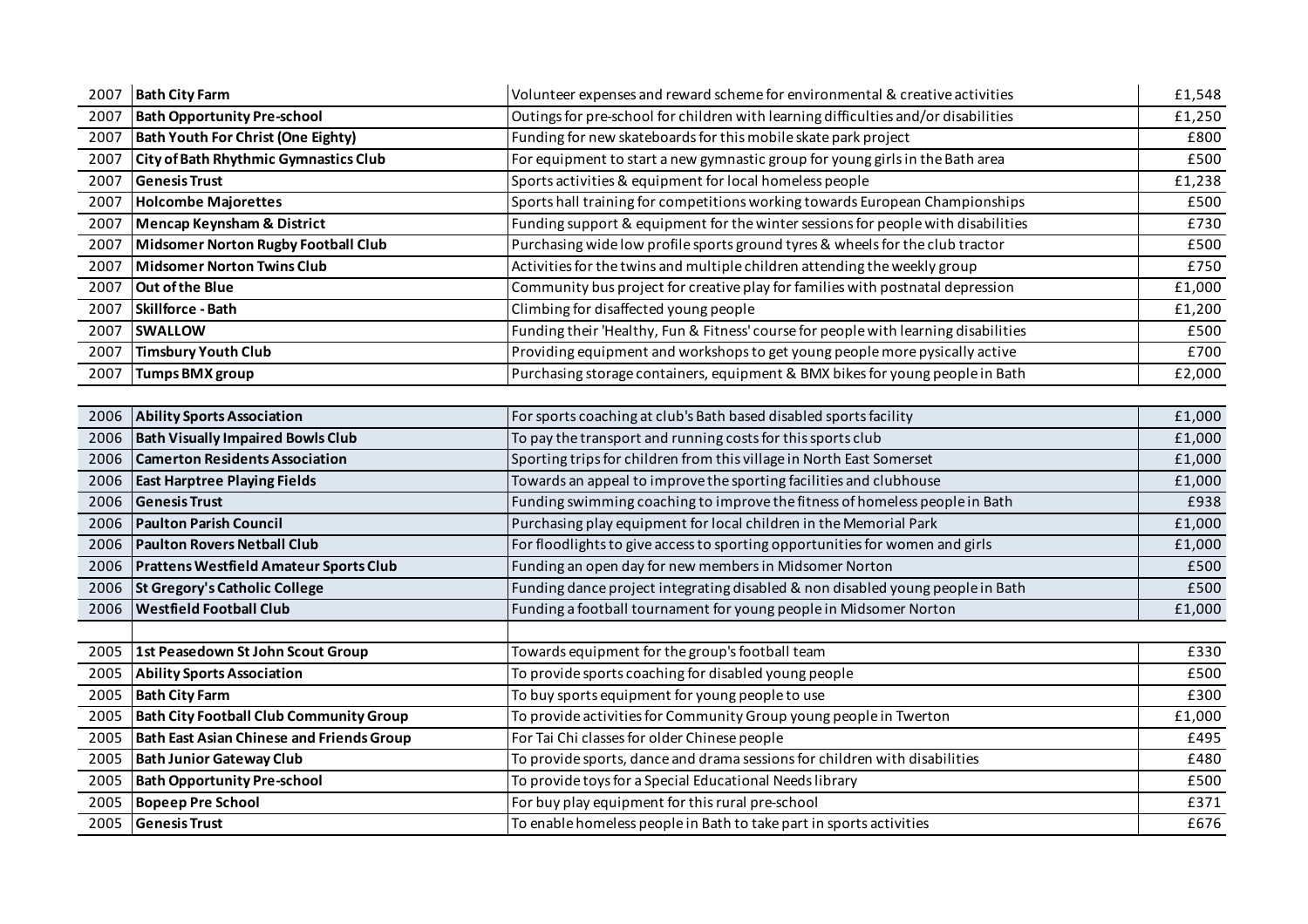| 2005 | <b>Holcombe Majorettes</b>                         | To buy new costumes to enable the young people to participate in competitions     | £625   |
|------|----------------------------------------------------|-----------------------------------------------------------------------------------|--------|
| 2005 | Magic Box Pre-School                               | To buy play equipment for this rural pre school in North East Somerset            | £200   |
| 2005 | <b>Mentoring Plus</b>                              | Outward bound style residential weekend for young people at risk of offending     | £1,000 |
| 2005 | Southside Family Project                           | Equipment for a football project working with fathers in the Whiteway area        | £680   |
| 2005 | Southside Youth Centre                             | Sports activities for young people taking part in The Duke of Edinburgh's Award   | £750   |
| 2005 | St Gregory's Catholic College                      | Towards a dance project integrating disabled and non disabled children in Bath    | £500   |
| 2005 | <b>Stepping Stones Pre-school</b>                  | To purchase sports equipment for use at this pre-school in Bath                   | £176   |
| 2005 | <b>Vision Bath</b>                                 | To run keep fit classes at three social clubs for people with visual impairments  | £708   |
| 2005 | <b>Wansdyke Play Association</b>                   | Sports coaching & equipment for playschemes across Bath & North East Somerset     | £995   |
|      |                                                    |                                                                                   |        |
| 2004 | 93 (City of Bath) Squadron Air Training Corps      | Purchasing sports kit for young people                                            | £500   |
| 2004 | <b>Bath Arsenal Juniors Football Club</b>          | Towards transport costs for a football tournament in Holland                      | £250   |
| 2004 | <b>Bath Child Contact Centre</b>                   | Towards toys and equipment for the centre                                         | £984   |
| 2004 | <b>Chilcompton Netball Club</b>                    | Funding training and sports kit for volunteer coaches                             | £609   |
| 2004 | <b>Foxhill Point Community Group</b>               | Towards circus skills equipment for young disadvantaged people                    | £1,000 |
| 2004 | <b>Garraway Youth and Community Centre</b>         | Purchasing new crash mats for martial arts groups                                 | £500   |
| 2004 | <b>High Littleton Recreation Ground Charity</b>    | Towards the capital cost of repairing the roof of the clubhouse                   | £1,000 |
| 2004 | Larkhall Community Safety Action Group             | Purchasing sports kit for young people                                            | £500   |
| 2004 | <b>Mencap Keynsham &amp; District</b>              | Transport for special olympics group for children with learning difficulties      | £1,000 |
| 2004 | Minerva Bath Rowing Club                           | Towards the rowing club's community sport project                                 | £500   |
| 2004 | Paulton Baptist Church Senior Youth Club           | Purchasing sports equipment for 11-16 year olds                                   | £559   |
| 2004 | <b>Seekers Youth Group</b>                         | To enable a group of young women to take part in a sports camp                    | £500   |
| 2004 | <b>SWALLOW</b>                                     | For a dance and movement class for adults with disabilties                        | £486   |
| 2004 | <b>SWANS - Wansdyke Disabled Swimming Club</b>     | Funding the group's running costs for a year                                      | £1,000 |
|      |                                                    |                                                                                   |        |
| 2003 | <b>Ability Sports Association</b>                  | For sports activities for disabled and disaffected young people in Bath           | £1,000 |
| 2003 | <b>Bath Cardinals Youth American Football Club</b> | Purchasing American football strip for the club                                   | £500   |
| 2003 | <b>Bath Junior Gateway Club</b>                    | Funding an inclusive sports programme for young people with special needs         | £960   |
| 2003 | <b>Bath Opportunity Pre-school</b>                 | To purchase play and sensory equipment for children with special needs            | £1,000 |
| 2003 | <b>Bathampton Carpet Bowls Club</b>                | Purchasing sports equipment for older people                                      | £475   |
| 2003 | <b>Bopeep Pre School</b>                           | Purchasing indoor play equipment for preschool children in High Littleton         | £200   |
| 2003 | Dolly Mixtures Over 50s Exercise Group             | Exercise classes for older people in Peasedown St John to maintain their mobility | £300   |
| 2003 | <b>Fast Community Group</b>                        | Community sports equipment in area of social housing in Peasdown St John          | £1,000 |
| 2003 | <b>High Littleton Primary School</b>               | Towards sports kit (netball, football and rugby) for this rural school            | £500   |
| 2003 | <b>Prattens Westfield Amateur Sports Club</b>      | Equipment for a new curling group for older people in Midsomer Norton             | £880   |